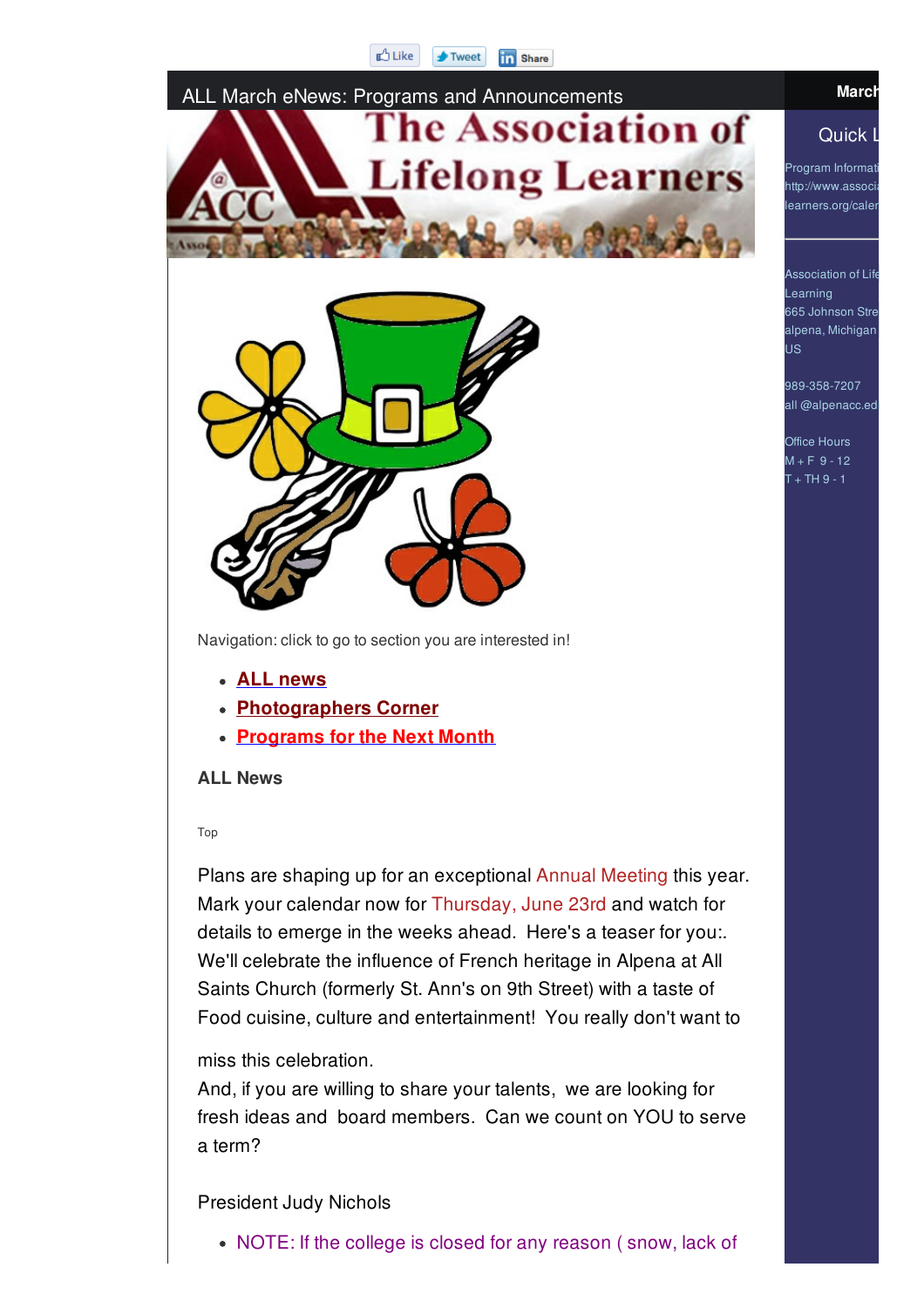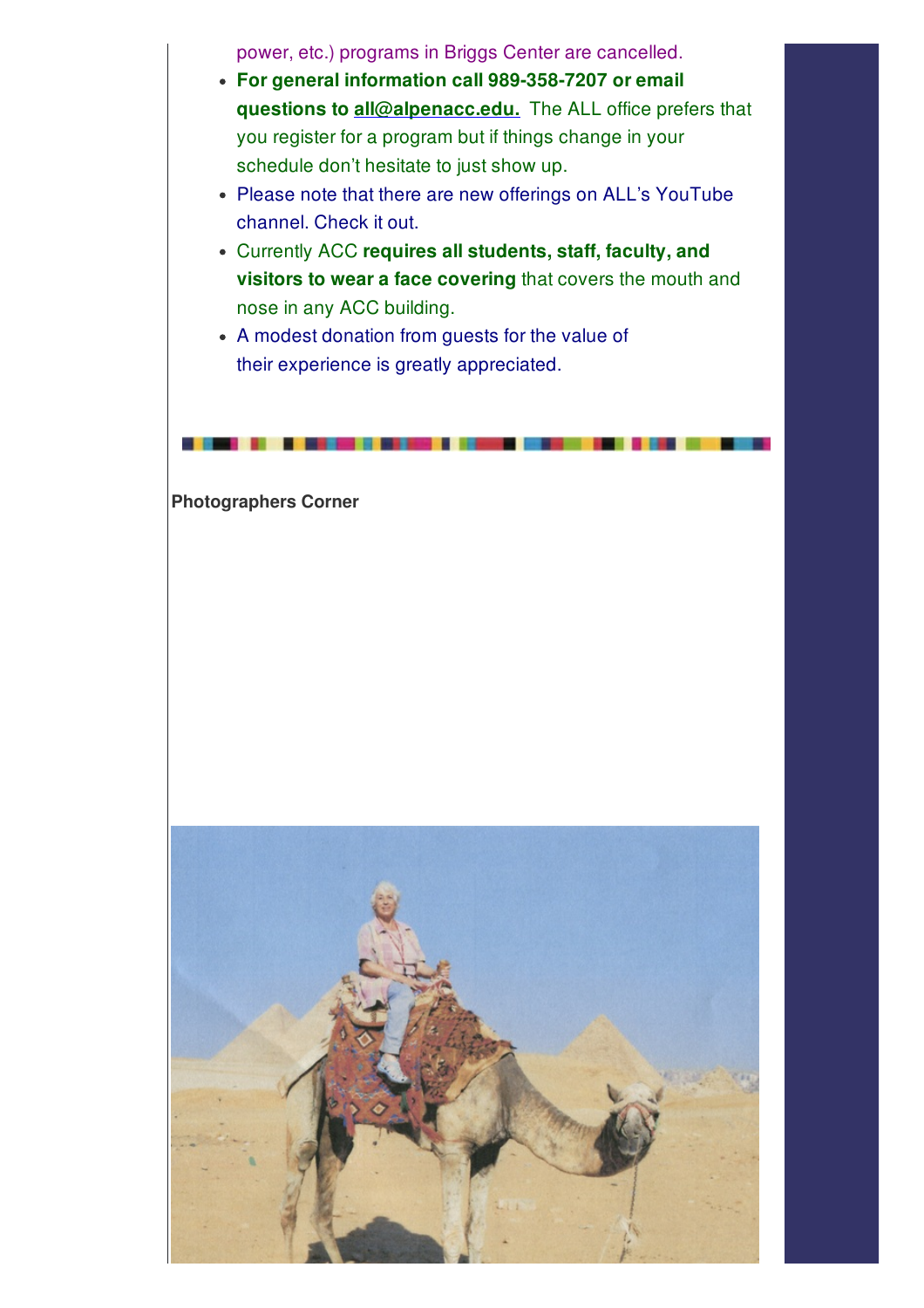Sue Nagy riding a camel, from her program on her recent trip to Egypt. Way to go Sue!!

Back to Top

**Programs: MARCH PROGRAMS**

# **BOOK LOVERS**

**THURSDAY, MARCH 3 1:30 PM**

**M Briggs Ctr ( In person and Zoom )**

Zoom host: Judy Hompstead Zoom connection: Meeting ID: 894 7464 0806 Passcode: 388939

Due to the continuance of Covid and chilly weather it is possible you have recently read a variety of books. Please consider attending our Book Lovers meeting. Newcomers are welcome to our relaxed setting where we each give a brief description of a favorite book/books recently read or in past years. You will receive a list of the books that are presented.

*"He liked the mere act of reading, the magic of turning scratches on a page into words inside his head." John Green*

**Carey Rapin looks forward to sharing books she rated Excellent in her book journal!**

SPOTLIGHT ON OUR PLANET



## **CONSERVATION STARTS ON YOUR PROPERTY MONDAY, MARCH 7 1:30 PM**

**M Briggs Ctr ( Zoom only )**

Coordinator: Debra Brisch Phone: 989-340-0329 Zoom host: Tyler Winowiecki Zoom connection: Meeting ID: 852 7294 4093 Passcode:744580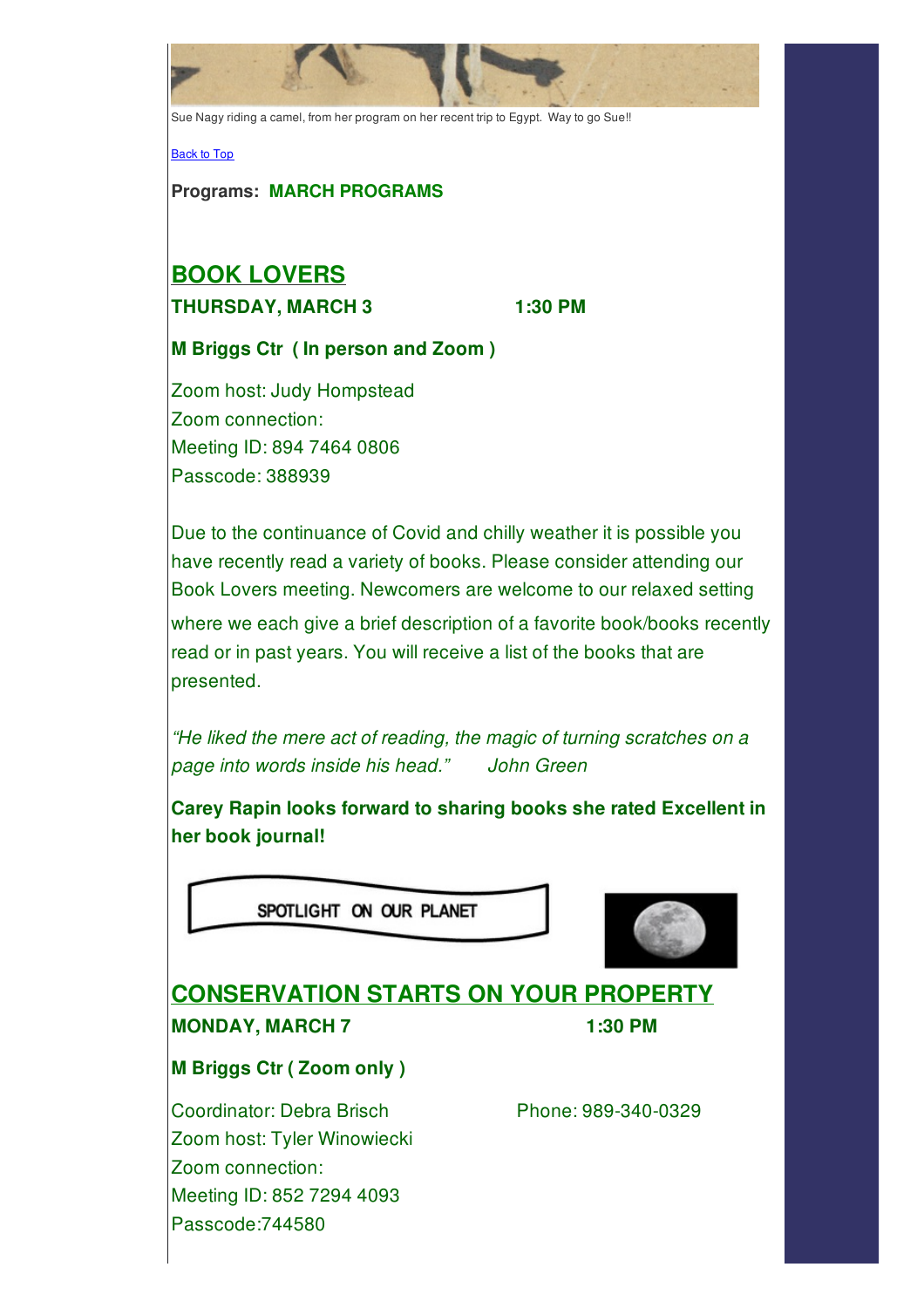We have all been frustrated by this pandemic, and by the actions of other people we cannot control. We can only control ourselves and our own actions. The same applies to conservation. How can you make YOUR property welcome to wildlife? The U.S. Fish and Wildlife Service's Partners for Fish and Wildlife Program can help with resources and potentially some funding.

**Heather Rawlings** has worked for the USFWS for 25 years, and has a BS degree in Biology from Adrian College. She has been a coordinator for the Partners for Fish and Wildlife Program for over 20 years and has restored rivers, grasslands, and wetlands on private land for hundreds of properties inNorthern Michigan.

# **INTRODUCTION TO ALPENA'S COMBAT READINESS TRAINING CENTER (CTRC) TUESDAY MARCH 8 10:00 AM** M Briggs Ctr ( In person and Zoom )

Coordinator: Debra Brisch Phone: 989-340-0329 Zoom host: Judy Hompstead Zoom connection: Meeting ID: 850 6460 6660 Passcode: 260186

This will be a capabilities-based overview of the Alpena Combat Readiness Training Center which will include a discussion of military training events that are occurring in Michigan's National All-Domain Warfighting Center.

**Colonel Rossi** enlisted in the Michigan Air National Guard in 1987 at Selfridge ANGB and was commissioned in 1994. He served in numerous capacities at Selfridge to include C-130 navigator, C-130 and KC-135 pilot, airfield manager, flying squadron Commander and Air Refueling Group Commander. He has deployed and served at numerous locations across the globe. He was selected as the Commander of the Alpena Combat Readiness Training Center in August 2020.

## **COPING WITH SEASONAL DEPRESSION THURSDAY, MARCH 10 10:00 AM**

**M Briggs Ctr ( In person and Zoom )**

Coordinator: Debra Brisch Phone: 989-340-0329 Zoom host: Judy Hompstead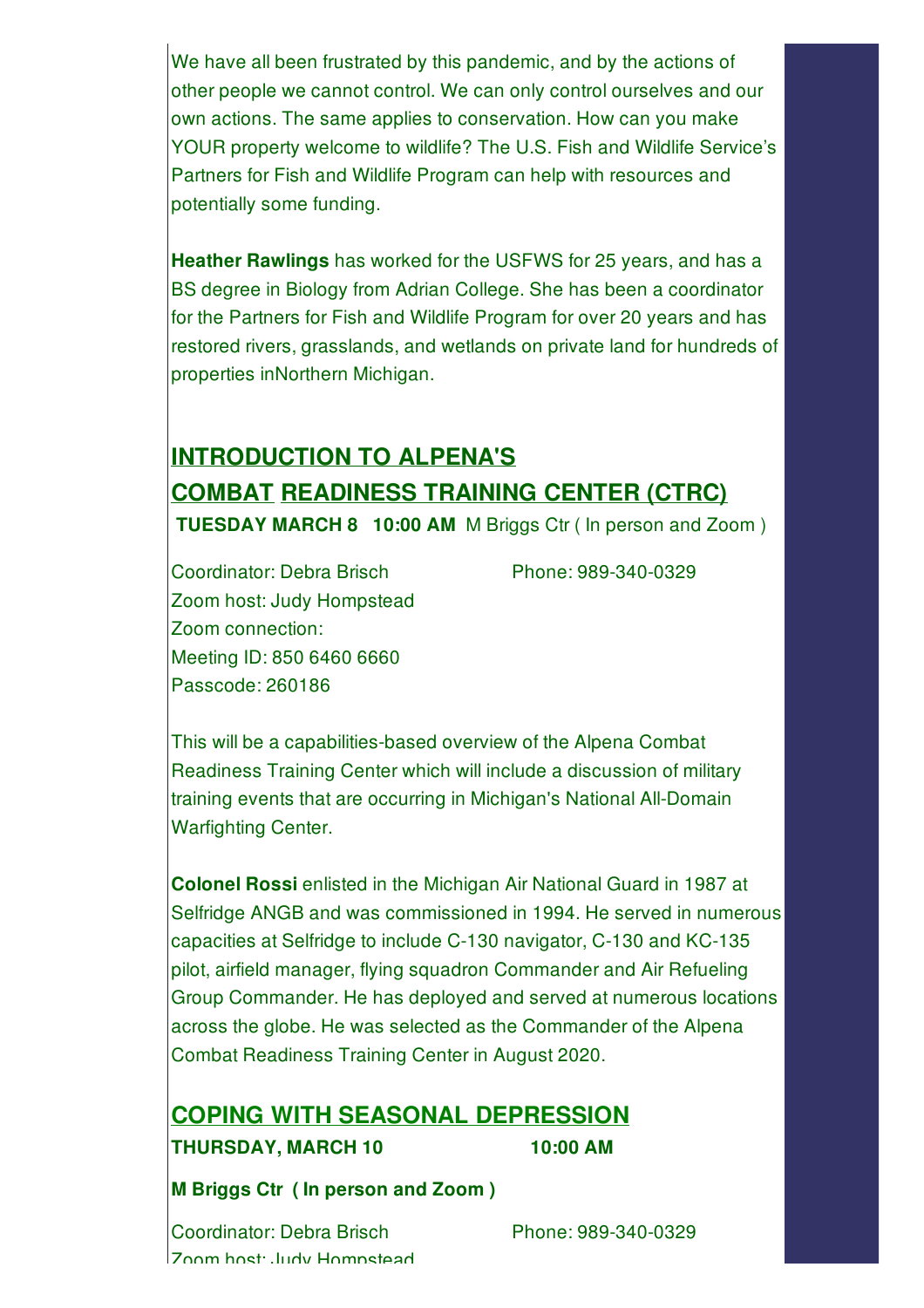Zoom host: Judy Hompstead Zoom connection: Meeting ID: 886 0174 4562 Passcode: 583218

This program will be a discussion on depression that follows a seasonal pattern and strategies for coping—maybe a place where we find ourselves at the beginning of March waiting for spring.

**Ashley Rodriguez** joined MidMichigan Medical Center-Alpena in February 2021 and works in the hospital's inpatient unite Pointe East. She is an Alcona County native who has recently relocated back after 13 years in Washington D.C./Baltimore area. Ashley's work in the field includes diverse experiences with community mental health, drug treatment, therapy, advocacy, community resource development and federal law enforcement. Ashley holds a Master of Arts in Forensic Psychology for Argosy University and a Master of Social Work from Arizona State University.

# **REVISITING, RECONSIDERING, & REIMAGINING THE CLASSICS WITH YOUNG READERS THURSDAY, MARCH 10 2:00 PM**

#### **M Briggs Ctr ( In person and Zoom )**

Coordinator: Debra Brisch Phone: 989-340-0329 Zoom host: Judy Hompstead Zoom connection: Meeting ID: 830 9257 5827 Passcode:952221

Consider why classic literature endures and where it falls short as librarian, Sara Grochowski, shares books for a variety of ages that retell, reimagine, and reclaim familiar stories to engage young readers of all experiences and new titles with the potential to become classics. With suggestions for children and teens, explore the ways in which classic literature and modern interpretations can be used to connect with the young readers in your life and inspire new appreciation for old favorites.

**Sara Grochowski** was born in Alpena, Michigan, where she was raised to love books. After spending nearly a decade away for college and to begin a career in the book industry, working primarily as a nationally recognized children's bookseller, she returned to Alpena in 2019. She is the Head of Youth Services at Alpena County George N. Fletcher Library, where she spends her time working with, learning from, and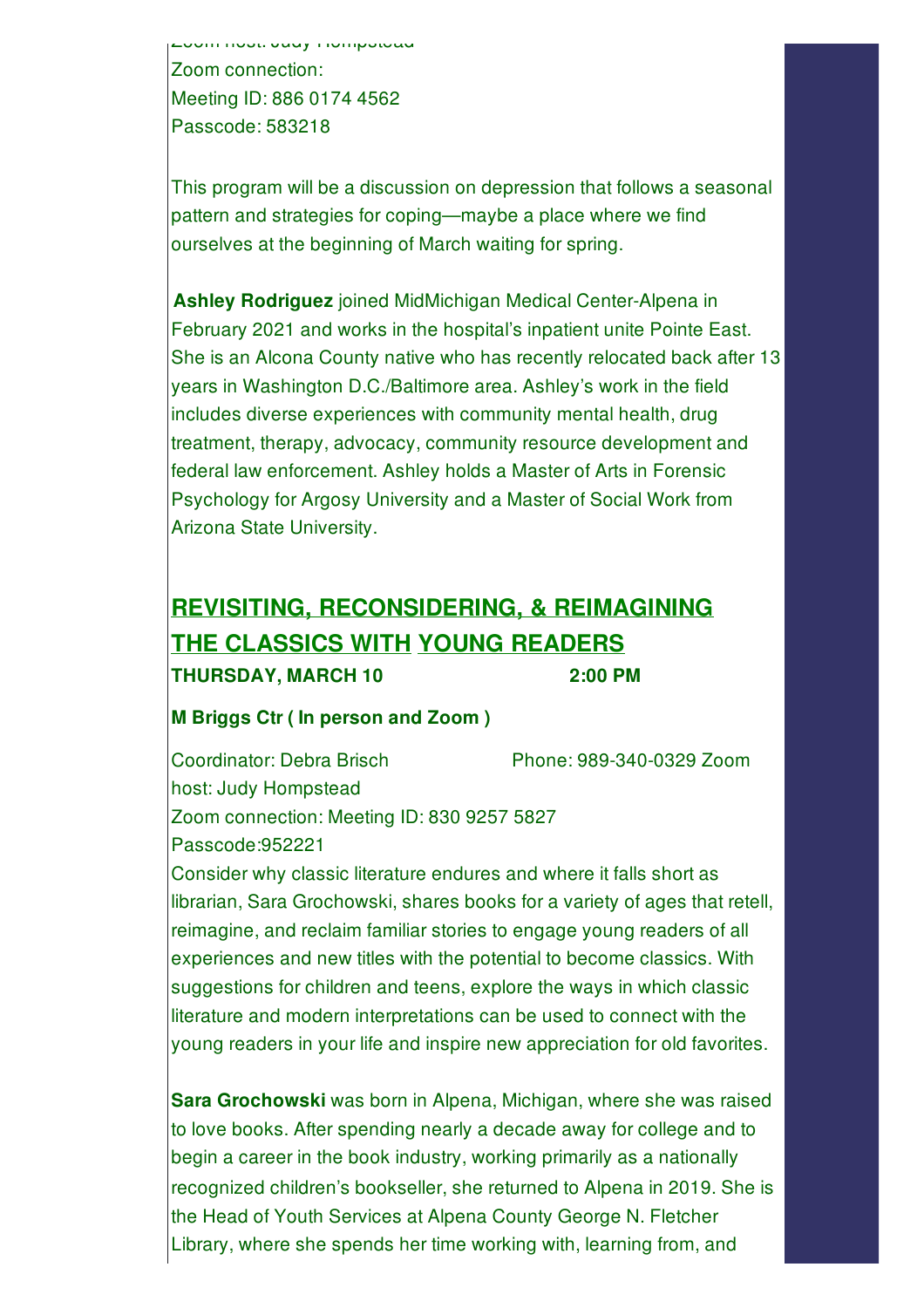advocating for the children and teens of Alpena. She's also a contributing writer for **Publishers Weekly**, the international news magazine of publishing and bookselling. She firmly believes in the importance of finding the right book for the right reader at the right time.

#### **GREAT LAKES' GHOSTS THURSDAY, MARCH 10 6:30 PM**

#### **M Briggs Ctr & Zoom**

Coordinator: Maureen Brown Phone: 989-464-3865 Zoom host: Ron Young Zoom connection: Meeting ID: 826 0341 8262 Passcode: 035559

This presentation will be all about ships that were lost with all hands and the wrecks that have yet to be found.

As a local history teacher and part time Great Lakes sailor **Jeff Thomas** draws on both experiences to tell the stories of Great Lakes shipwrecks. He finds the small details that bring the stories to life in a story-telling experience that puts the viewer "in the moment" of these dramatic tales.

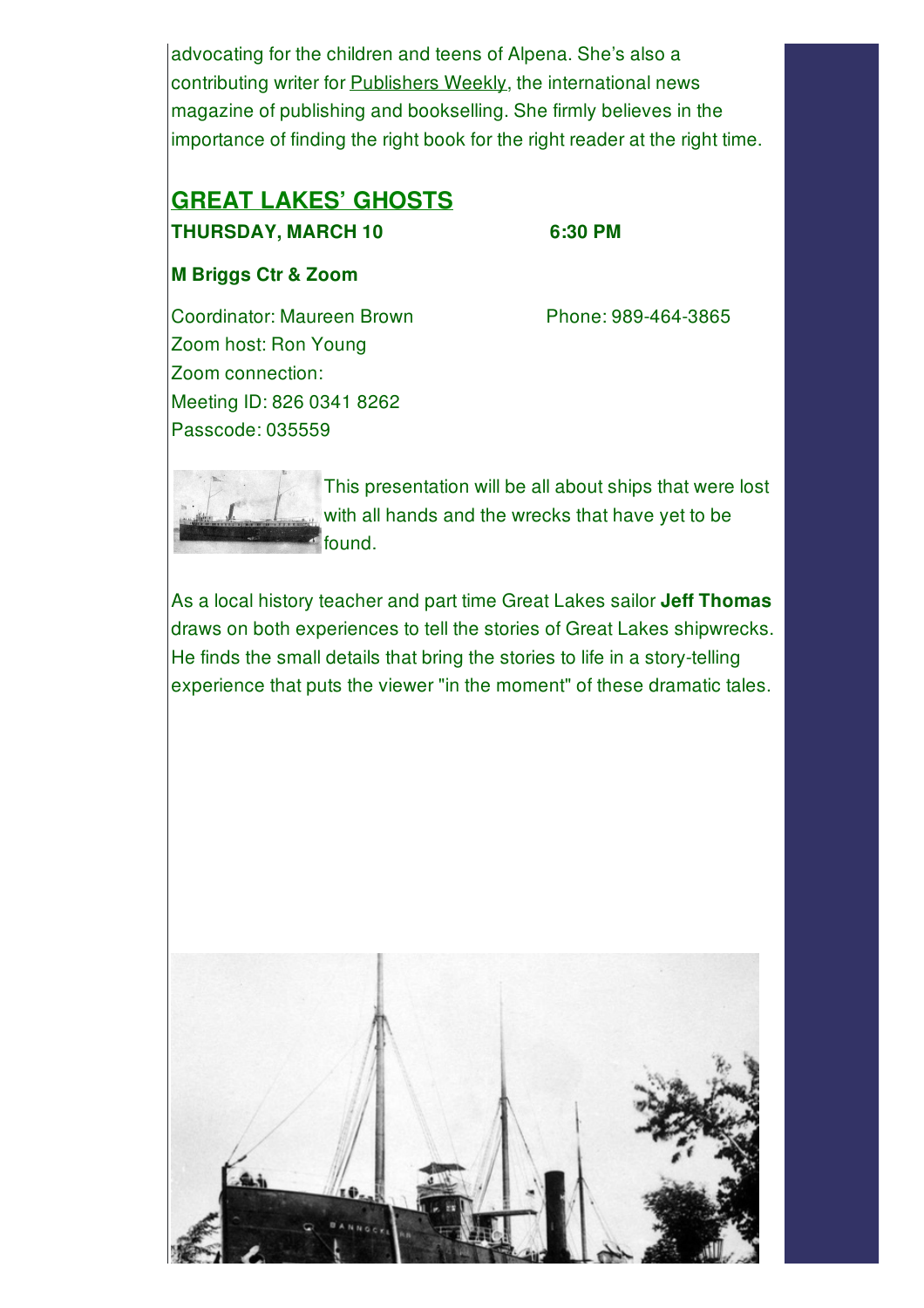

### **MOVEABLE FEAST FRIDAY, MARCH 11 9:30 AM**

#### **Nick's Diner 3023 US 23 S**

Coordinator: Sue Nagy 989-736-7105

Do you remember what a 50s diner was like? Join fellow ALL members as they gather for breakfast at this charming eatery.

Let either the office (989) 358-7207) or Sue know that you are coming.

# **UPDATE OF ALPENA'S CHAMBER OF COMMERCE MONDAY, MARCH 14 1:30 PM**

M. Briggs Ctr (in person and Zoom)

Coordinator: Kathy Crawford Phone: 989-370-3819 Zoom host: Tyler Winowiecki Zoom connection**:** Meeting ID: 884 9315 0059

Passcode:442416

Adam Poll will provide an update of Chamber activities, military support, advocacy, and programming for the Chamber. He will also discuss economic development issues ranging from current projects to efforts to support housing development.

**Adam Poll** is the President/CEO of the Alpena Area Chamber of Commerce. Prior to this he was the Planning Director for the City of Alpena. Adam and his staff handle economic development for Alpena and Presque Isle Counties, as well as business support for the nearly 500 business members of the Chamber .

# **NASA & SPACEX CREW 4 HUMAN SPACE FLIGHT**

TUESDAY, MARCH 15 7:00 PM

#### **M. Briggs Ctr ( Zoom only)**

Coordinator: Rocky Roland Phone: 512-718-9666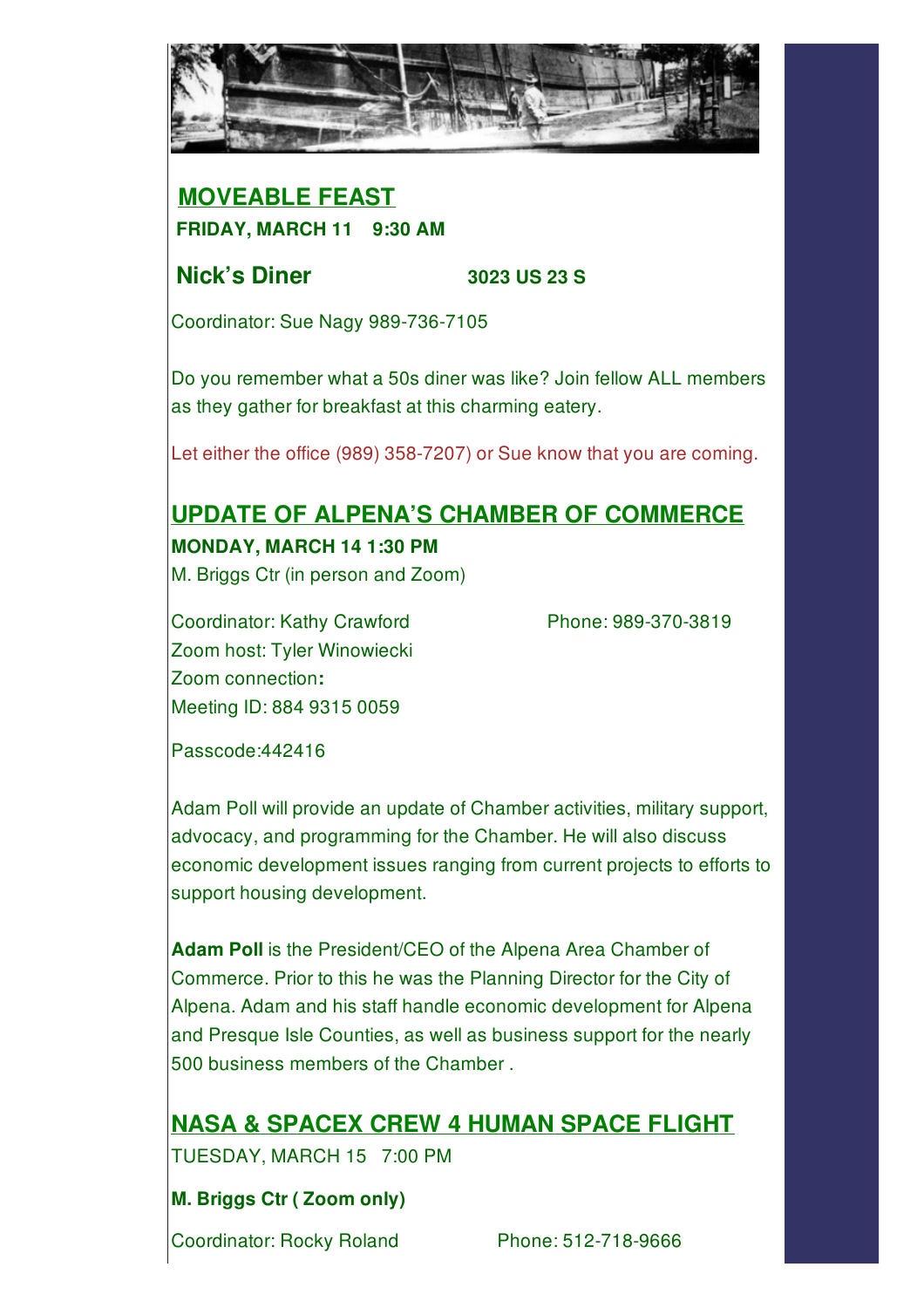Zoom host: Ron Young Zoom connection**:** Meeting ID: 811 6045 3633 Passcode: 721146

It has been almost 50 years since Apollo 17 left the lunar surface; the new Artemis Program will be another bold leap for humankind with a test flight of the new Space Launch System (SLS) this March, the first of a series of flights to return humans to the moon by 2025. Additionally, the Commercial Crew Program (CCP) currently works with private industry, SpaceX and Boeing, to ferry the NASA Astronauts to the International Space Station (ISS) on their fully private vehicles to sustain a continued presence in low Earth orbit since 2000. Come hear about this exciting time for human spaceflight with a NASA Flight Controller who is currently working with the next crew who will launch aboard the SpaceX Dragon

on April 15<sup>th</sup>.

**Katie Spicer** works for Leidos (formally Lockheed Martin) to support the International Space Station (ISS) at the Johnson Space Center (JSC) in Houston, TX. She was born in Sumter, SC, but as an Air Force "brat," Katie traveled and grew up both overseas, in England and Germany, as well as stateside, in Alabama, South Carolina, graduating high school from Portsmouth, RI. Katie earned a BS in Microbiology from The Pennsylvania State University in 1995, and began working at JSC in 2002. She has worked in a number of roles, first starting in the cell science labs, moving over to support human spaceflight research and finally becoming a flight controller to support maintenance on the ISS. Katie is currently supporting the Flight Operations Division (FOD) and serves as the Vehicle Integration & Test Office (VITO) Mission Lead for SpaceX Crew-4.

## **POLICING IN NORTHEAST MICHIGAN WEDNESDAY, MARCH 16 1:00 PM CTR 106 AT ACC ( IN PERSON AND VIRTUAL)**

#### **Coordinator: Doris Feys Phone: 989-255-5534**

The public is invited to a special educational program sponsored by the League of Women Voters of Northeast Michigan. Please join us as a panel discusses policing in Northeast Michigan. Police departments across the country have been under increased scrutiny over the last few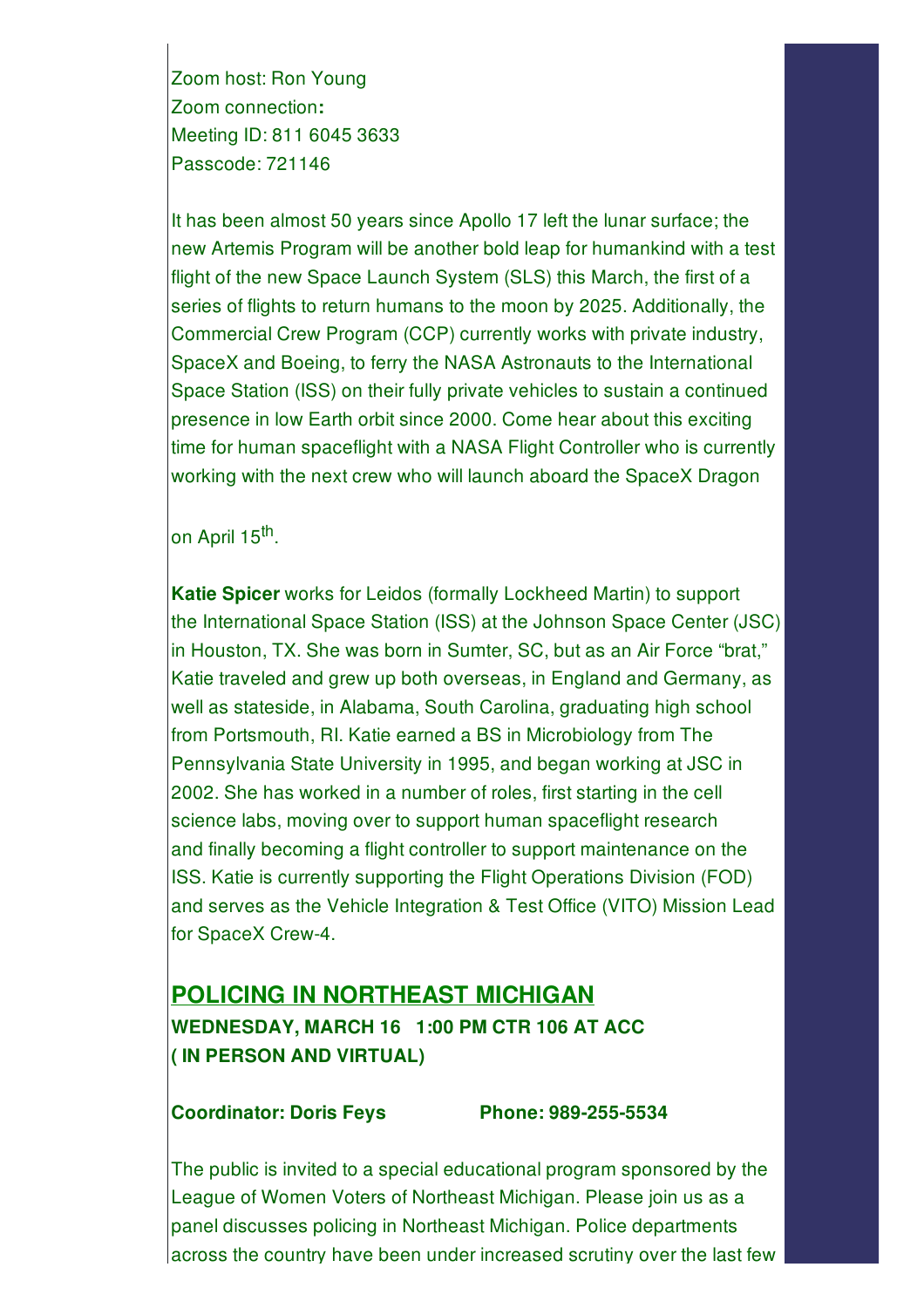years. There has been reports of increased crime and traffic incidents as well as a stressed population across all demographics.

across the country have been under increased scrutiny over the last few

Join us as we hear from Joel Jett (Police Chief, City of Alpena), Erik Smith (Undersheriff, Alpena County), Lt. John Grimshaw (Michigan State Police, Alpena Post Commander), and Ms. Kimberly Elkie (Director of E911/ Central Dispatch).

#### **FOCUS ON FUN CAMERA CLUB**

**WEDNESDAY, MARCH 16 1:30 PM**

#### **M. Briggs Ctr ( in person and Zoom)**

Coordinator: Jeanette Vredenburg Phone: 989-471-2097 Zoom host: Mark Kinney Zoom connection**:** Meeting ID:847 0459 7928 Passcode: 635146

Picture an informal monthly meeting where you share the joy of photography. From beginning photographers to experts, members have widely varying degrees of photographic expertise and experience and are willing to share their knowledge.

The topic for March is taking pictures of the stars. It will include ideas of how to do that even with your phone. Come join us, you will be welcomed. This month's topic demonstrates that taking pictures of the stars can be done.

# **AN INTRODUCTION TO CRYPTOCURRENCY TECHNOLOGIES (BLOCKCHAIN 101) THURSDAY, MARCH 17 1:00 PM**

**M Briggs Ctr ( Zoom only )**

Zoom host: Dick Bremer Zoom connection: Meeting ID: 829 1552 1377 Passcode: 469291

During this introductory presentation, we'll survey many prominent blockchain topics, including the discussion of distributed ledgers, industry adoption, legal landscapes, and Bitcoin, proper. Additionally,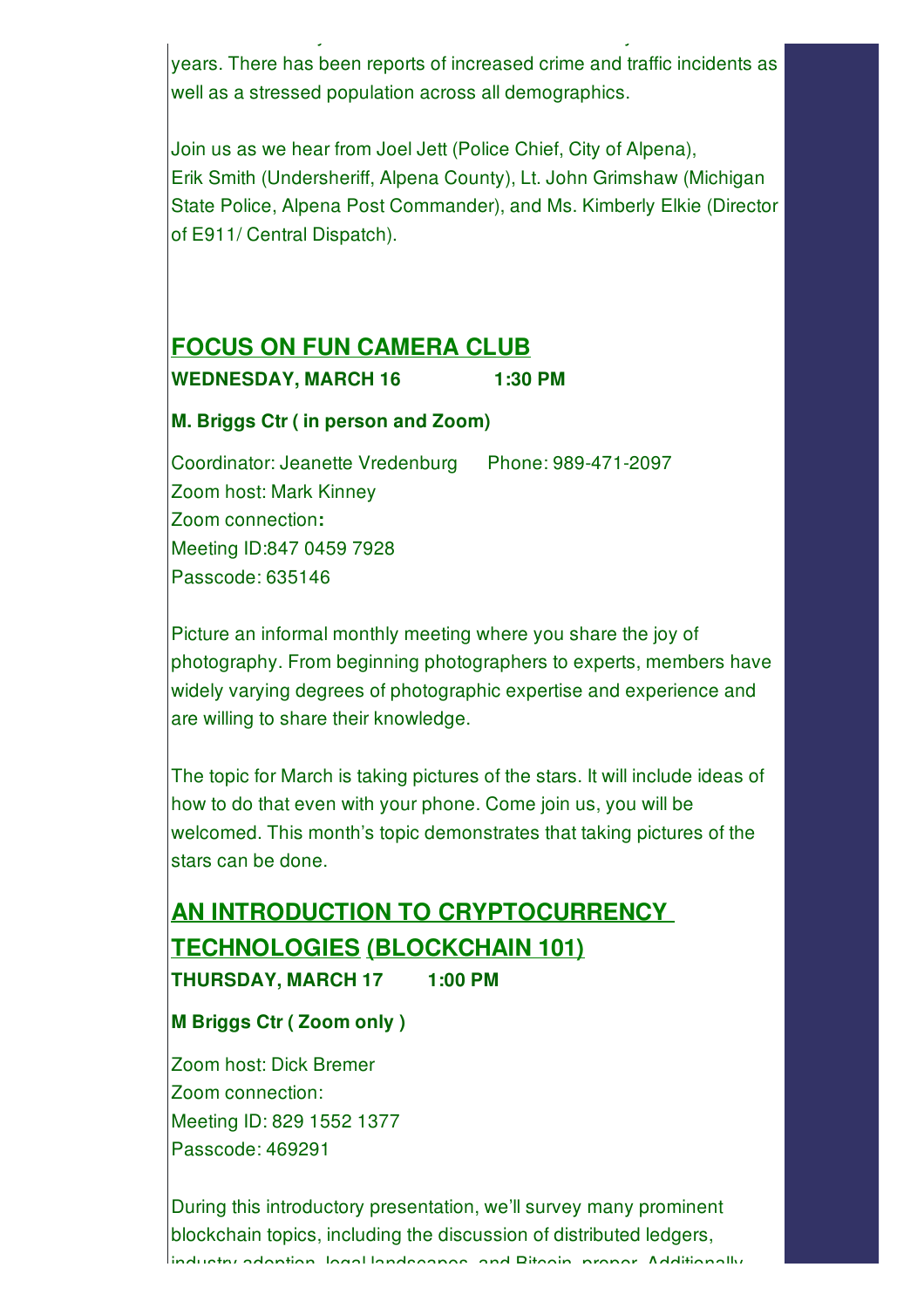industry adoption, legal landscapes, and Bitcoin, proper. Additionally,

you'll examine several abstract, key concepts through a digestible presentation. While we certainly can't cover every topic in an hour, this presentation is guaranteed to pique your interest and serve as a motivator for further exploration.

**Jonathan Morley** has spent a decade in financial services as a software engineer and has written an internationally best-selling book (*That Book on Blockchain: A One-Hour Intro*) along with co-authoring a series of technology primers on big data, artificial intelligence, and machine learning. Jonathan has presented to hundreds of folks at universities and businesses who are curious about cryptocurrencies and the trends emerging at the forefront of these innovations.

# **AED EDUCATION**

**TUESDAY, MARCH 22 2:30 PM**

#### **M Briggs Ctr ( Zoom only )**

Coordinator: Sandy Paquette Phone: 989-354-3906 Zoom host: Dick Bremer Zoom connection: Meeting ID: 823 2482 4027 Passcode: 732965

This presentation will include educating and demonstrating the use of an Automated External Defibrillator or AED. Handouts from the American Heart Association will be utilized, and participants will be educated regarding the signs and symptoms of a sudden cardiac arrest and heart attack.

**Katie Torok** is a Paramedic /Firefighter currently working at MyMichigan Medical Center Alpena as an Educational Specialist. She and her husband Mike have six awesome children. Katie is currently a member of Green Township Fire Department running EMS and Fire calls.

### **THE MARCH HAPPENING**

**THURSDAY, MARCH 24 1:00 pm**

First Congregational Church 201 South Second

Lunch is being provided by Chez Ami. You won't want to miss what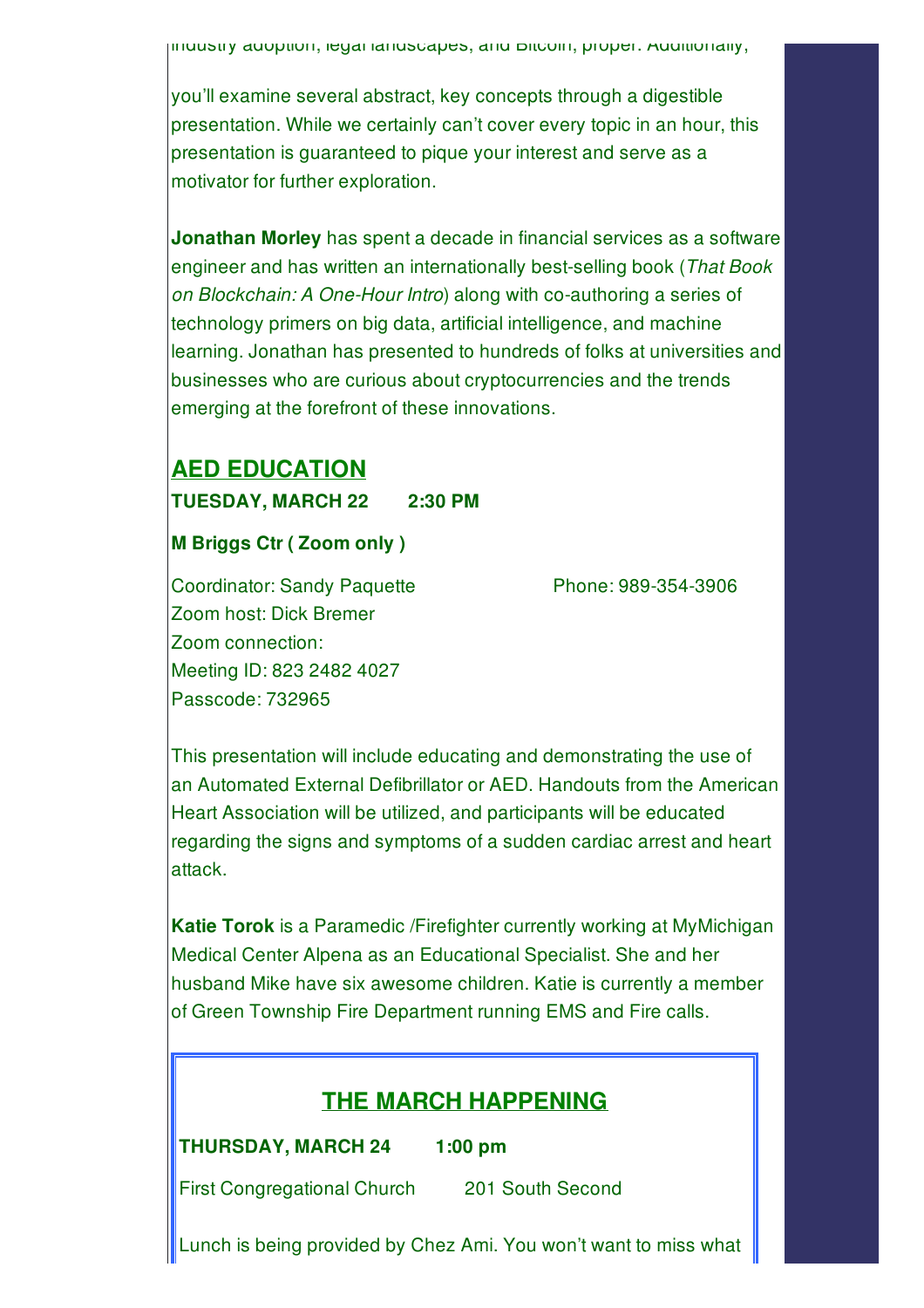entrepreneur, Jeff Konczak, has to share about his project BCubed. His presentation will be at 2 o'clock.

# **25 YEARS OF SUPPORT FOR PEOPLE DEALING WITH CANCER MONDAY, MARCH 28 1:30 PM**

#### **M. Briggs Ctr ( in person and Zoom)**

Coordinator: Marcia Connolly 989-356-2582 Zoom host: Judy Hompstead Zoom connection**:** Meeting ID: 850 4854 7840 Passcode: 690051

Friends Together, a local support group for people dealing with cancer, has grown to provide free, cancer support programs and services to 6 Northeast Michigan counties. They offer an average of 30 support groups each month, educational and fundraising events and a thriving transportation and lodging program that removes common barriers to cancer treatment. They have meetings for men, women and caregivers dealing with the challenges of cancer. Come learn how they have supported many of us over the years and continue to add to their services as they identify needs.

**Judy Burns** established Friends Together in 1996 so no one in our area would face cancer alone. For 25 years, she has kept a promise made to her daughter while she dealt with cancer. She has served as the founder, executive director and guiding force throughout that time for Friends Together.

#### **MUSICAL JOURNEY THROUGH SOUTH LOUISIANA**

| <b>Rescheduled from last month</b> |                       |
|------------------------------------|-----------------------|
| <b>TUESDAY, MARCH 29</b>           | $2:30$ PM             |
| In person at Turning Brook         | <b>300 Oxbow Driv</b> |

**Ixe Alpena** 

Coordinator: Evelyn Londo 989 595 2440

Enjoy a musical journey through South Louisiana and experience its musical influence on the rest of the world. Sample Swamp Pop and Mardi Gras. Enjoy the culture and the history of the Cajun and Zydeco Bands.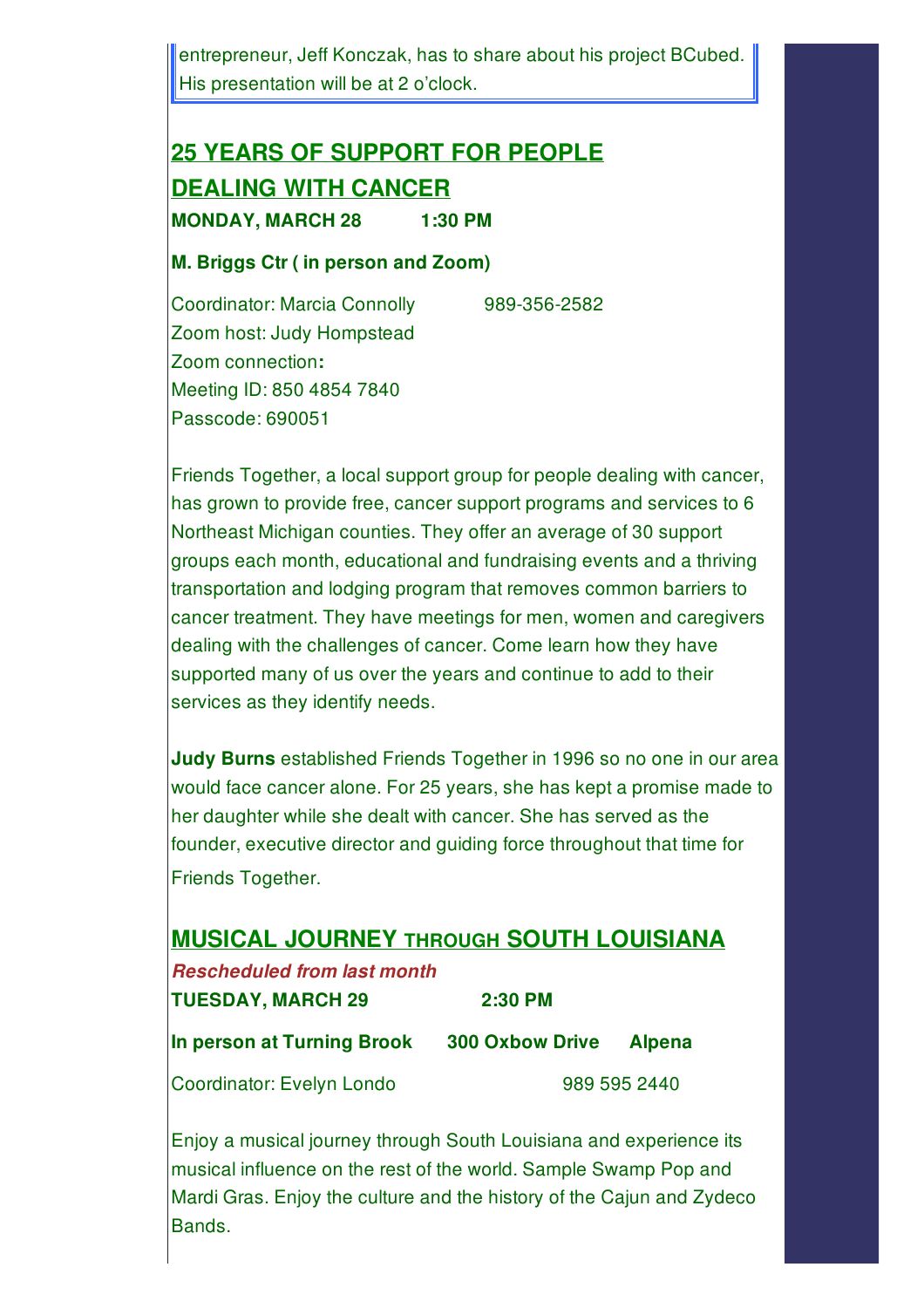**Don and Evelyn Londo** have spent three springs in South Louisiana experiencing the culture and music of the area. Their journey has included dance halls, auditoriums ,jam sessions and Buck and Johnnies, Zydeco Breakfast. Join with them and enjoy the Cajun Land's "Joie de vie (Joy of life)

### **THE KEY TO RESILIENCE THURSDAY, MARCH 31 2:00 PM**

#### **M. Briggs Ctr ( in person and Zoom)**

Coordinator: Debra Brisch Phone: 989-340-0329 Zoom host: Judy Hompstead Zoom connection: Meeting ID: 894 0793 2415 Passcode: 271908

Why do some people seem to become paralyzed when facing difficulties, while others bounce back quickly and still others even seem to be propelled forward after a difficulty? This presentation will shed light on the importance of resilience and the keys to being resilient. The presenter will use real-life examples to tell the story of resilience.

**Jackie Krawczak** is the President of Jackie Krawczak, LLC. She uses her extensive experiences as a leader in a variety of capacities to share valuable insights with her audiences. Her leadership experience includes more than a dozen years as the President/CEO of the Alpena Area Chamber of Commerce in Michigan, culture and competency development work for Innova Tech Solutions, LLC, a columnist for the Alpena News, participation on several boards including a member of the Alpena Public Schools Board of Education, a Trustee for the Alpena Community College Foundation, and a Director on the Board of the Michigan Association of Chamber Professionals.

While finding success in her career, Jackie also brings the experience of a decades-long struggle with depression and her battle with an eating disorder. She uses her leadership and personal growth experiences to help others in growing their resilience and leadership. Jackie holds a Master of Arts Degree from Central Michigan University in Organizational Communication and a Bachelor of Arts Degree from Saginaw Valley State University in Communication. In 2018, Jackie was recognized by the Jaycee's of Michigan as an Outstanding Young Michigander. She has also been recognized as Rotarian of the Year by the Rotary Club of Alpena, and a Michigan Chamber Professional by the Michigan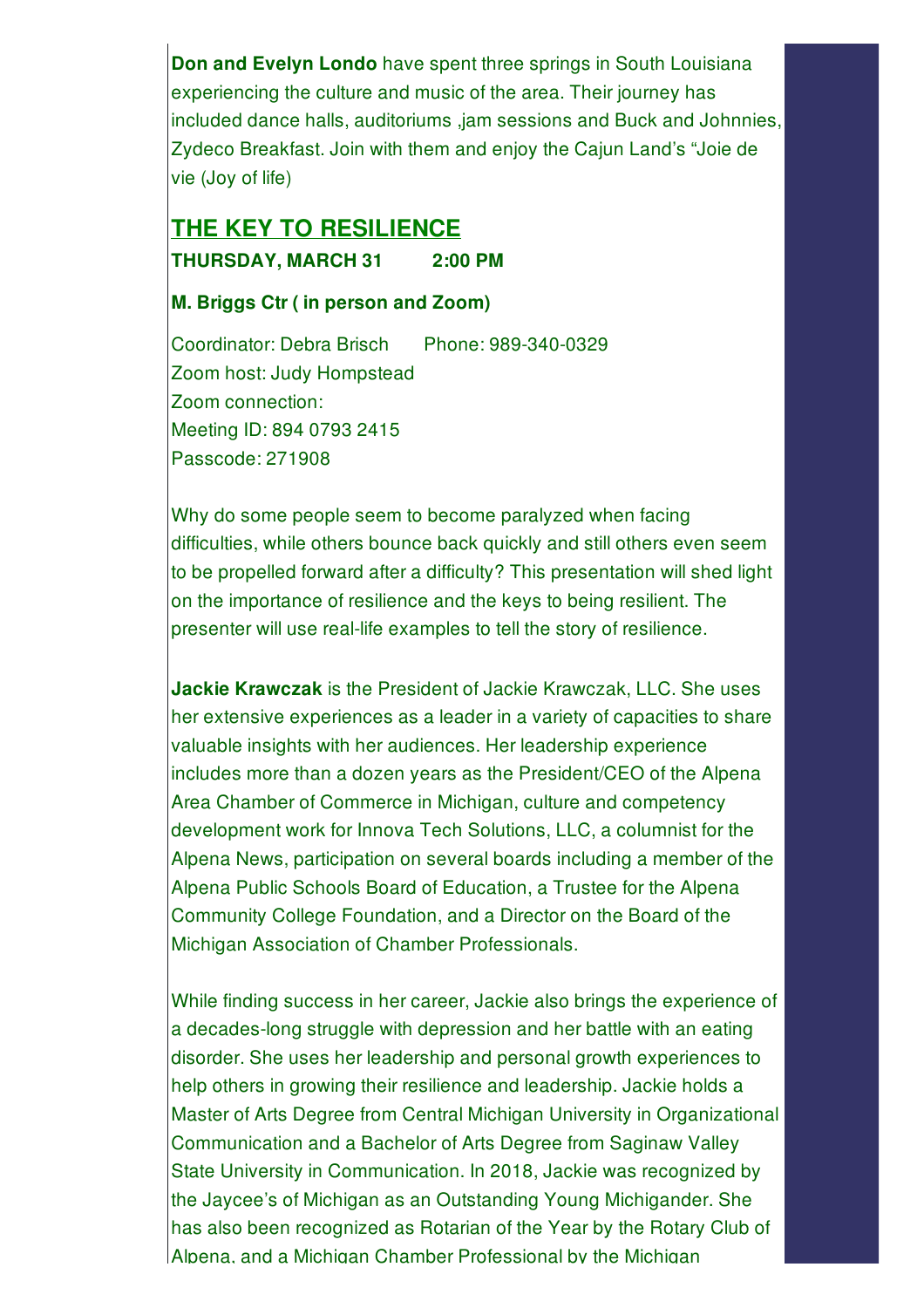Association of Chamber Professionals.

# **GAMES AND CARDS**

Alpena, and a Michigan Chamber Professional by the Michigan

**MEXICAN TRAIN EXPRESS DOMINOES**

**TUESDAYS, MARCH 1,8,15,22, and 29 9:30 AM to 11:30 AM**

#### **M. Briggs Ctr**

Coordinator: Eileen Wikaryasz Phone: 989 340 0608

Ready for a fun, addictive and fast-moving game that has lots of surprising twists and turns? Join us for Mexican Train Express! You may join our class any time during the year...

# **PINOCHLE**

**WEDNESDAYS, MARCH 2,9,16,23, and 30 1:00 PM TO 3 PM**

**M. Briggs Ctr**

Julie Byrnes is inviting you to join her and others in single deck Pinochle on Wednesdays in March.

# **CONTRACT BRIDGE**

**M. Briggs Ctr FRIDAYS, MARCH 4,11,18,25 12:30 PM to 3 PM**

. . . .

This is an ongoing group of varied players who welcome any players at any time. We are a teaching class but we also welcome experienced players.

# **ONGOING PROGRAMS**

**PICKLEBALL at the APLEX MONDAY, WEDNESDAY AND FRIDAY 9 AM TO 11 AM** Pickleball continues. Call the Aplex for additional information: 354- 6164 Aplex fees apply.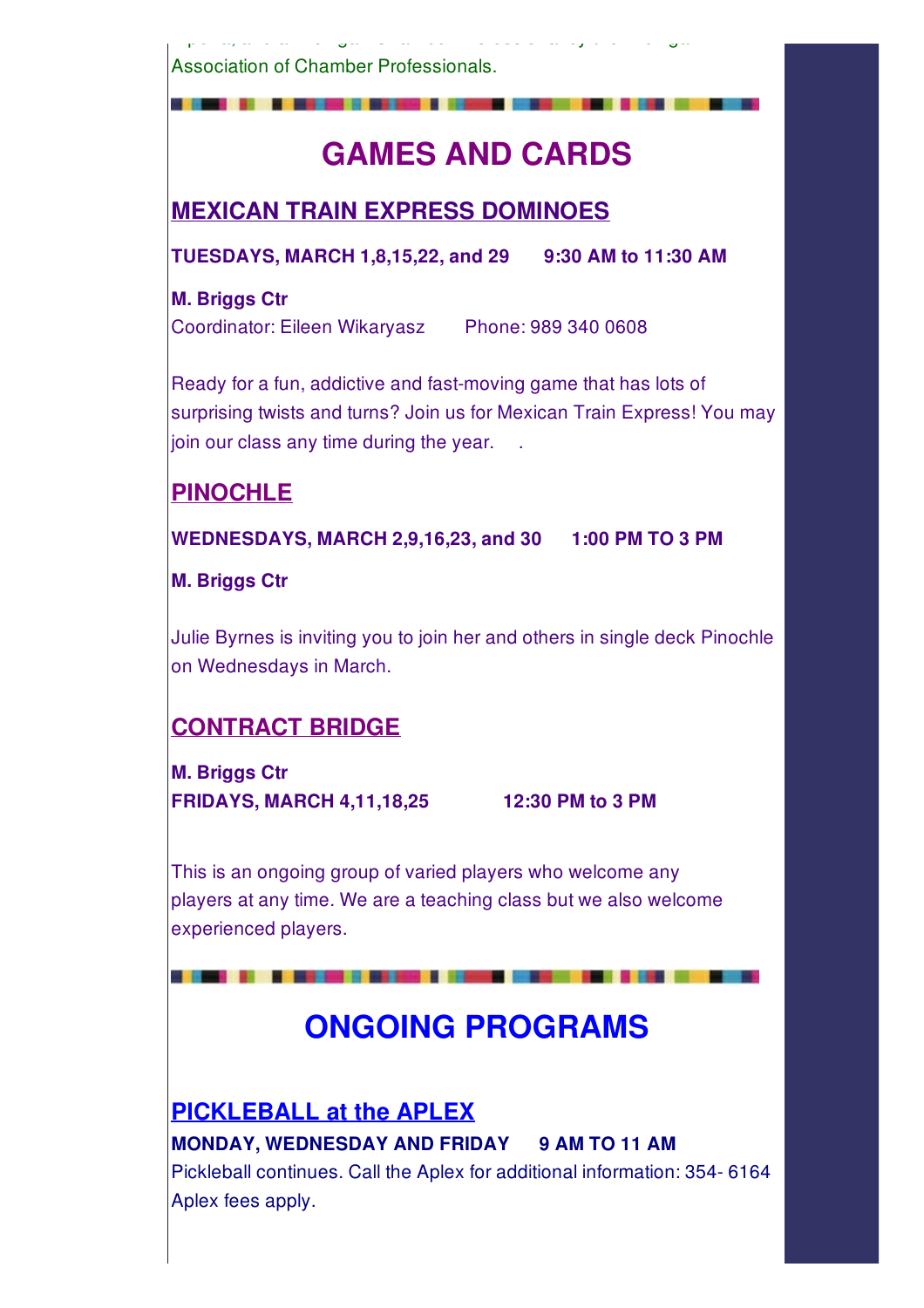# **BEGINNING MODERN SQUARE DANCE LESSONS**

**WEDNESDAYS, MARCH 2,9,16,23,30 5:30 TO 7:30 PM M Briggs Center Coordinator: Katie Taylor Phone: 803 292 9613 Fee: first lesson is free. Members \$5/session Nonmembers \$7/session New Class Being Formed and Continuing for**

**Experienced Dancers**

Let's Dance! Learn how to square dance. Super fun for all ages -- 6 to 106! Great health, brain, and balance benefits. If you can walk you can square dance. Don't have a partner? You're in luck, you don't need one! It's probably not what you learned in school. If you are not an ALL member there is an additional \$2.00 fee per lesson. The first half hour will consist of a workshop for advanced dancers and the rest of the time will be lessons for the new dancers.

Lessons will be taught by either **Wayne and Jan Pelmear** from Lake Isabella, MI or **Tom Kaiser** of Sacramento, CA. (Tom will be on Zoom.) Both are very experienced callers and teachers and are members of CallerLab (International Assoc. of Square Dance Callers).

Back to Top

# **MLK March discussion on Housing Inequities**

Join the MLK, Jr. Committee on Wednesday, March 2, at 7 pm for an online discussion of the documentary "Owned: A Tale of Two Americas."



Lenny Avery, a member of the MLK, Jr. committee and the Executive Director of the Alcona County Commission on Aging will be the discussion leader.

To request the link for the March 2 discussion, email abelovedcommunity.alpena@gmail.com

### **Owned: A Tale of Two Americas.**

This documentary explores how the American housing market has been manipulated for years in discriminatory ways. In an effort to bolster both

housing supply and a sluggish post-World War II economy, the U.S. government undertook the most sweeping wealth redistribution project in